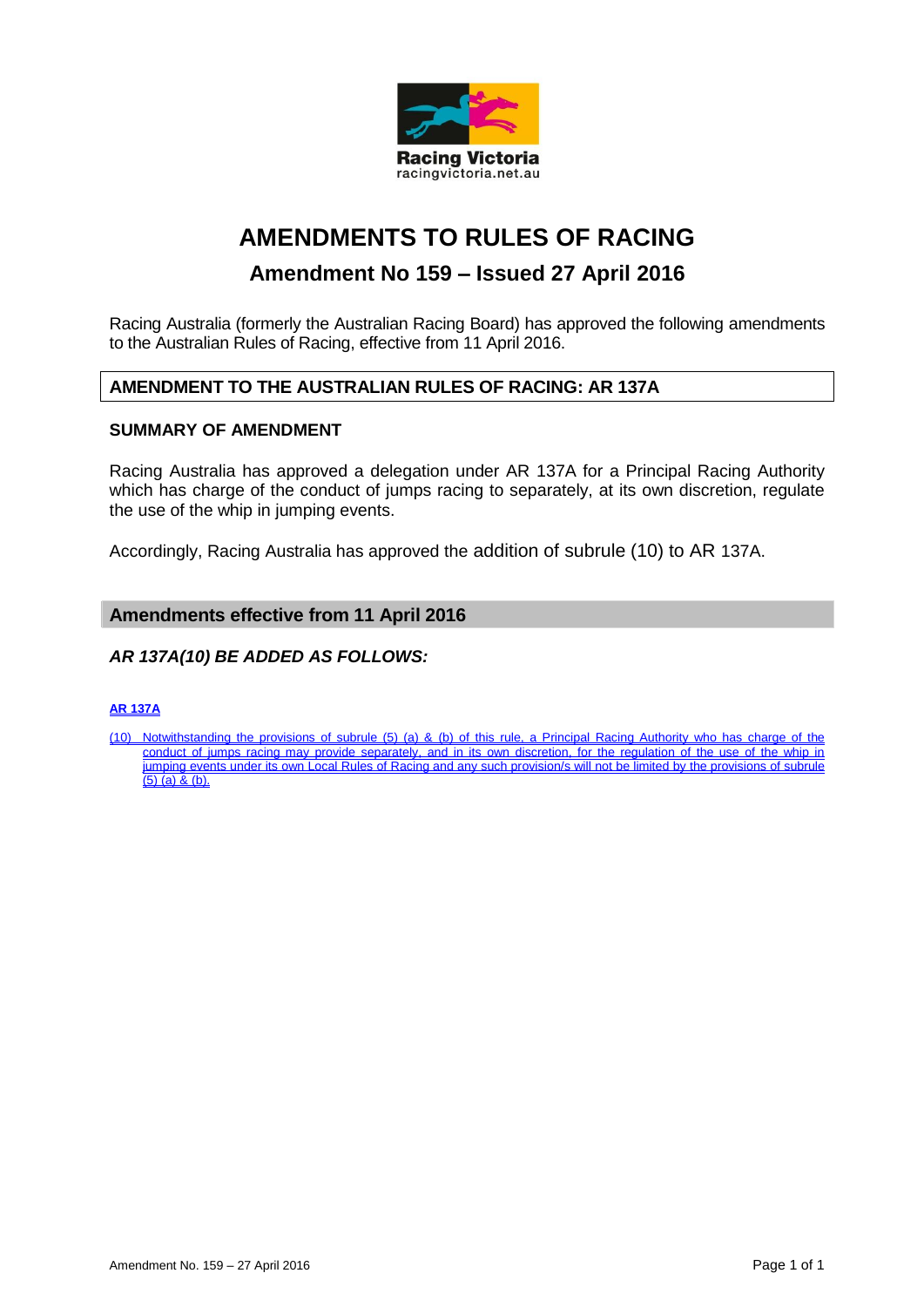The Racing Victoria Board has approved the following amendments to the Victorian Local Rules of Racing, effective immediately from 11 April 2016.

## **AMENDMENT TO THE LOCAL RULES OF RACING: LR 53A**

#### **SUMMARY OF AMENDMENT**

The Racing Victoria Board has approved the following amendments to the Rules relating to the use of the whip in jumping events.

A rider in a jumping race may use their whip prior to the 100 metre mark on no more than ten occasions. However at no time throughout a jumping race, including the final 100 metres, may the whip be used in consecutive strides.

#### **Amendment effective from 11 April 2016**

## *LR 53A BE ADDED AS FOLLOWS:*

#### **LR 53A**

- (1) Further to the provisions of AR 137A(10), and for the purpose of AR 137A(5) (a) & (b) only,
	- (a) In a jumps race, official jumps trial or jump-out (including a jumps schooling event) prior to the 100 metre mark;

(i) The whip shall not be used in consecutive strides.

(ii) The whip shall not be used on more than 10 occasions.

- (iii) The rider may at his discretion use the whip with a slapping motion down the shoulder, with the whip hand remaining on the reins.
- (b) In the final 100 metres of a jumps race, official jumps trial or jump-out (including a jumps schooling event) a rider may only use his whip in non-consecutive strides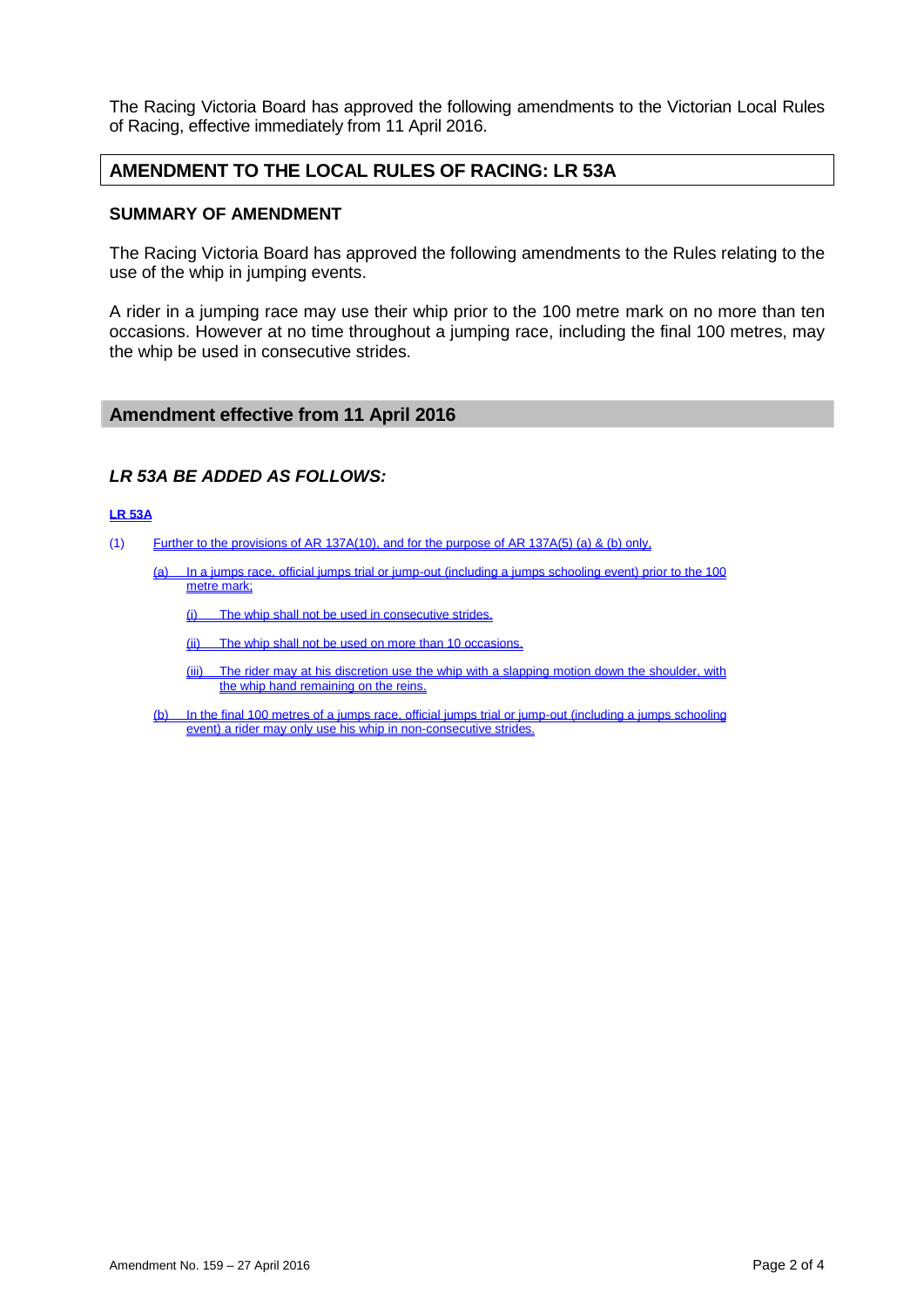Racing Australia (formerly the Australian Racing Board) has approved the following amendments to the Australian Rules of Racing, effective from 21 April 2016.

## **AMENDMENT TO THE AUSTRALIAN RULES OF RACING: AR 87**

#### **SUMMARY OF AMENDMENT**

Racing Australia has amended AR 87(a) that lists the approved standards for helmets.

European authorities have approved VG1 01.040 and PAS 015:2011 standards necessitating additions to the list of approved helmet standards in AR 87.

## **Amendments effective from 21 April 2016**

## *AR 87 BE AMENDED AS FOLLOWS:*

**AR 87** Every licensed or registered person or permit holder shall when mounted on a horse wear a properly affixed helmet which conforms to one of the standards that have been approved by the Australian Racing Board.

Note: Pursuant to AR 87 the Australian Racing Board has ordered that:

- (a) The following standards are approved by the Australian Racing Board:
	- (i) AS/NZS 3838 2006;<br>(ii) United States (US) /
	- United States (US) ASTM F11 63-01;
	- (iii) British Standards (BS) EN 1384/1996 onwards;
	- (iv) United States (US) ASTM F11 63-04a (reapproved 2011);
	- (v) PAS 015:2011
	- (vi) VG1 01.040, recommendation for use 12/12/2014.
- (b) all helmets must be fitted with a nylon interlocking chinstrap clip attachment;
- (c) all helmets must be clearly marked with a date of manufacture; and
- (d) the use of helmets is subject to the conditions of AR 87AA.